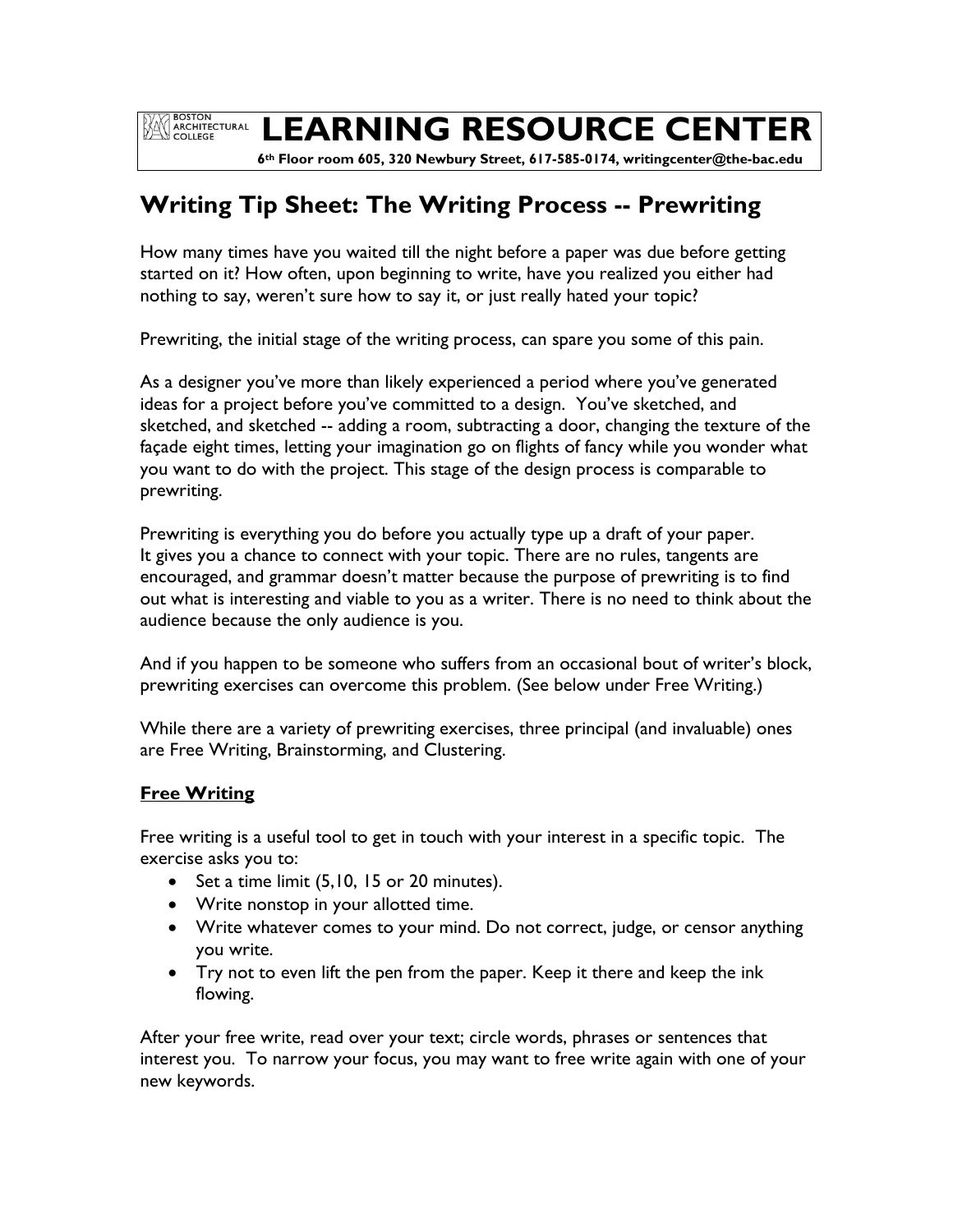#### Example: A free write on the Taj Mahal

The Taj Mahal is purported to be a monument to love. It's the burial site for Mumataz Mahal and Shah Jahan. Marble. When I was a child I used to play marbles on the playground. A four part garden surrounds the Taj Mahal. I don't know what else to write. Why. Oh Why. Oh Why. Hmmm. The Taj Mahal is sdfsfdsfa a symbol of power. Power is awful. It's a symbol of money. It's has a garlic cloved dome. It's in India. There's water. What I wouldn't do for a drink right now. Reflections. Where is that going to lead? I don't know. What else? Yawn. There are minarets. Calligraphy and Filigree and Flowers. No representation of the human body. My fingers are soar from typing.

At first glance, this may not seem useful. After all, the writing is terrible and what do marbles and comments about your fingers have to do with the Taj Mahal? The answer is pretty simple – a flow of text like this means you have turned off your internal censor.

The internal censor is the vicious beast we all have inside our heads that constantly tells us: "You're wrong!" or "That's dumb" or "Start over."

To write a paper, you need to turn that voice off. Pre-writing can allow you to do that. When you prewrite, you give yourself permission to be bad, to be awful, to be the worst writer in history. Allow ideas that would otherwise get smothered by your censor to have life. The important thing is to *get the idea out of your head*. When it is just an abstract thought, it is easy to label it "terrible" and eliminate it. But when you put it on paper, you might find it is surprisingly good.

Consider the above free write. There are some interesting tangents in the paragraph. What if it turns out your reference to marbles shakes loose another connection, which shakes loose another connection, and another, and another. And the next thing you know you have written a terrific (and original) essay about how the Taj Mahal is a wonderful metaphor for a game of marbles. (Hey, you never know!)

You're never going to do really original thinking if you let the censor win.

A variant of this exercise is to do multiple free writes over a longer period of time. Do them in different moods, in different places, some by hand and some on the computer. Do not read any of your free writes until you've completed all of them. Once finished, read over and circle your text for interesting words, phrases, and topics.

What many people find is that the hardest part of a paper is just getting started. Free writing gets you over that hump. Sometimes what starts out as a free write is, two or three hours later, a complete draft of a paper.